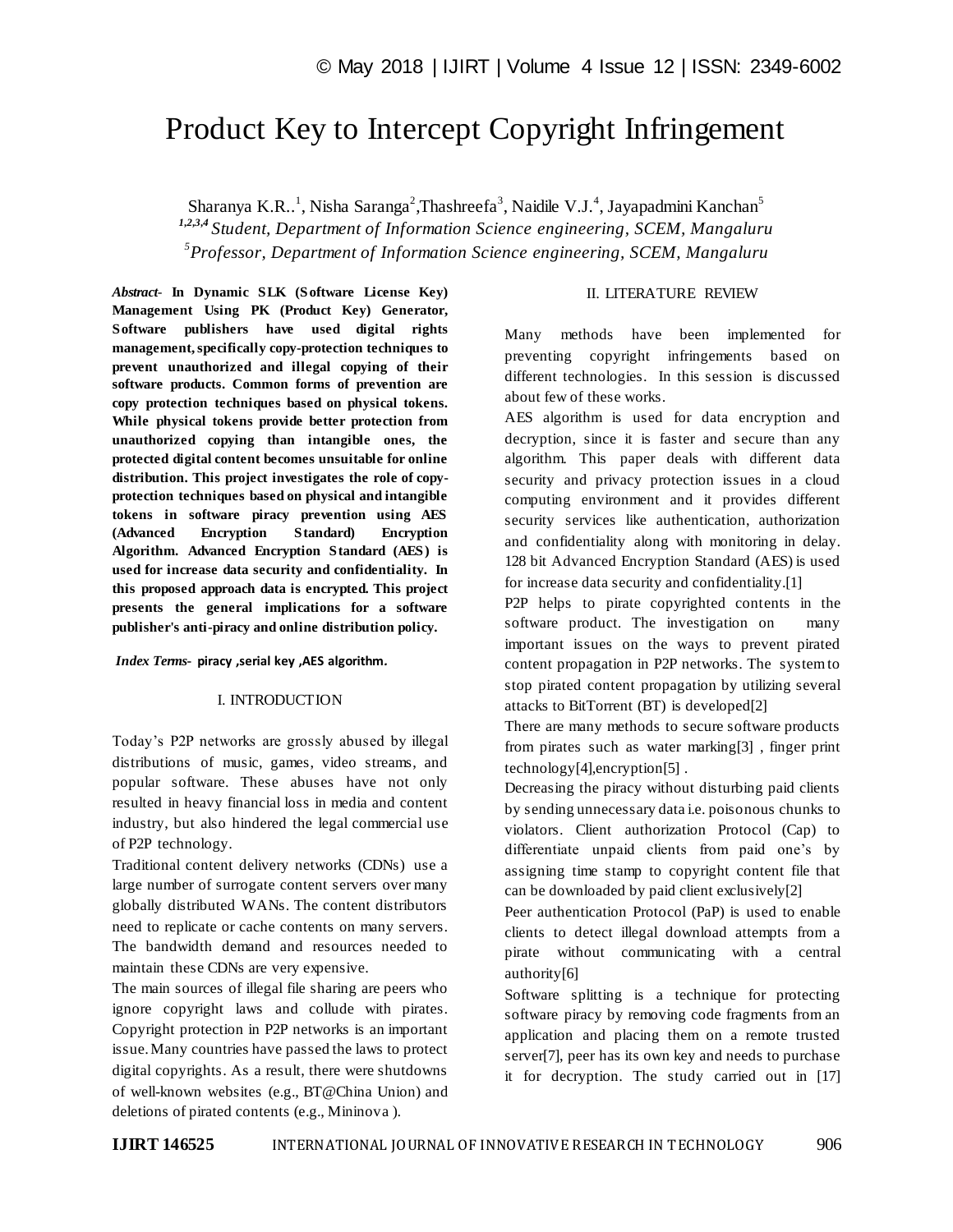proposed a peer authorization protocol to distinguish illegal clients from legitimate ones.

The paper has done comparative study between different encryption methods like AES, DES and RSA based on analysis of simulation time for encryption and decryption. It concludes that AES algorithm is better than DES and RSA[9]

|            | Table 1:Comparison between DES, RSA and AES |  |  |  |
|------------|---------------------------------------------|--|--|--|
| algorithms |                                             |  |  |  |

| Features      | <b>DES</b>  | <b>AES</b>          | <b>RSA</b>  |  |
|---------------|-------------|---------------------|-------------|--|
| Developed     | 1997        | 2000                | 1977        |  |
| Key length    | 56 bits     | 128, 192,           | More than   |  |
|               |             | 256 bit             | $1024$ bits |  |
| Cipher Type   | Symmetr     | Symmetr             | Asymmetr    |  |
|               | block<br>ic | block<br>ic         | block<br>iс |  |
|               | cipher      | cipher              | cipher      |  |
| Block size    | 64 bits     | 128 bits            | Minimum     |  |
|               |             |                     | 512 bits    |  |
| Hardware<br>& | Better in   | in<br><b>Better</b> | <b>Not</b>  |  |
| Software      | hardware    | both                | efficient   |  |
| Implementati  | than        |                     |             |  |
| on            | software    |                     |             |  |
| Encryption    | Moderate    | Faster              | Slower      |  |
| and           |             |                     |             |  |
| Decryption    |             |                     |             |  |

# III.SYSTEM DESIGN AND IMPLEMENTATION

An architecture diagram is a representation of system design ,defines structure of process, behaviour, functionalities of all the components involved in the system. An architecture diagram of a system also gives the idea about the functional relationship between all components present in the overall system. An architecture diagram helps to understand the system.

For the proposed system, the architecture diagram is as shown in the figure. The proposed system is can be used by vendor when it is completely developed. Thus he/she become a authorized vendor and he can monitor the system. Viewing the authentication code from the system, adding product and

bank details to the system and generating serial key using this system are the functionalities of the vendor. The proposed system designed to fetch the 8 digit hard Disk ID and 8 digit processor ID of the system using management object searcher class and will produce an authentication code. Through this

authentication code, a serial key will be generated. This unique serial key is given for products. This will be further encrypted. It can use 128, 192 or 256 bits of block size using AES Encryption algorithm for encryption. This unique product key which is generated by the vendor is given to the client. The client has to enter serial key in its field to purchase and use product. If entered serial key is belong to his PC it will be successful , then client can use the produt. Thus it will keep product safe from pirates.



Fig: Architecture Diagram for Proposed System

 Proposed system works on below pseudocodes Login: Input username, password. If username exists then Check whether password matches If password matches then Successful Login. Else Display error message End if Else Display error message End if User Creation:

Input username, password, conform password ,user type, email, phone no. Check if username exists If exist then Display error message Else Check if password and confirm password matches If password matches then New user created. End if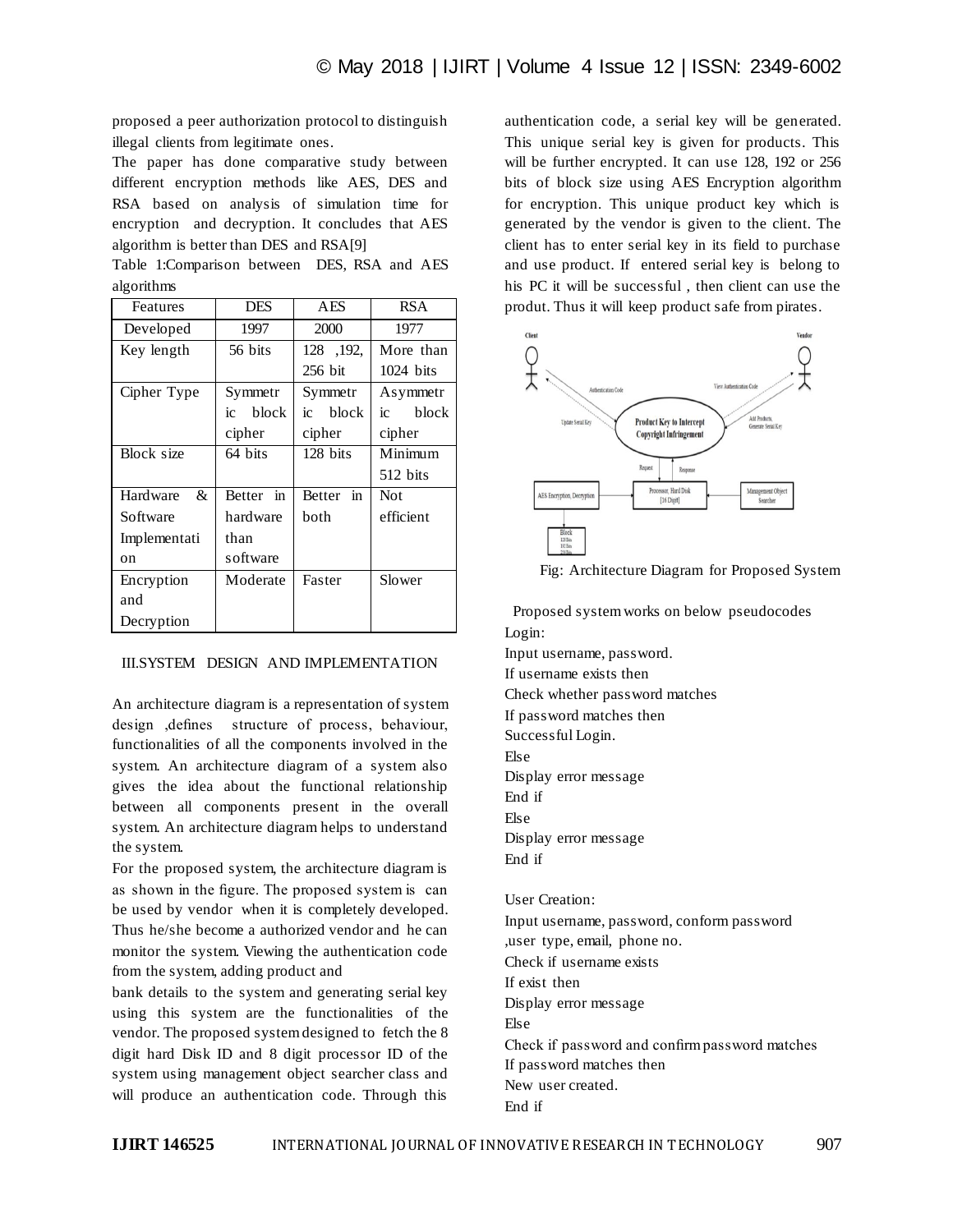# © May 2018 | IJIRT | Volume 4 Issue 12 | ISSN: 2349-6002

Generate serial key: Input authenticate code, bits , password Check if password exist contains minimum 8 digits. If true Set authentication code, choose bits and apply password and generate serial key Else Display error message

End if. AES Encryption: Cipher(byte input[16], byte output[16], keyarray roundkey[Nr+1])

begin byte statusarray[16];  $statusarray = input;$ AddTheRoundKey(statusarray, roundkey[0]); for  $i = 1$  to Nr-1 stepsize 1 do Sub Bytes (statusarray); Shift the Rows (statusarray); Mix the Columns(statusarray); AddTheRoundKey(state, round key[i]); End for Sub Bytes (statusarray); Shift Rows (statusarray); AddTheRoundKey(statusarray, round key[Nr]); End

IV. RESULT ANALYSIS

The proposed project will prevent piracy of software products which is bought online.Hence it can be used for online distribution of software products. Every time the encryption takes place, the AES algorithm used here will make use of unique different keys. This unique key is generated by the technique used in the proposed system. It is analysed that the enhanced AES algorithm consumes less time compared to that of standard AES algorithm.



# V. CONCLUSION AND FUTURE WORK

The Common form of preventing software piracy are copy-protection techniques based on physical tokens. Physical tokens are used to provide piracy protection from the unauthorized clients, but this method cannot be applied for online distribution of the software products. Hence as a result, the proposed project is well suitable for the online distribution of the software products which in turn will also prevent all the piracy issues happening worldwide. The techniques used in the proposed project works well in preventing the software piracies. Hence this method can be implemented by all the business companies which are involved in distributing the software products online.

The proposed project is an application which is designed in such a way that any further enhancements can be made easily. New modules as required by the client can be added easily to the existing system with least efforts. Future work for the proposed project aims at designing this system as mobile or IOS application as well.

#### **REFERENCES**

- [1] Yawei Zhang, Lei Jin, Xiaojun Ye, Dongqing Chen, "Software Piracy Prevention: Splitting on Client", 2008 International Conference on Security Technology, ISBN(p):978-0-7695-3486-2, 2008
- [2] Vidya Waykule, Abhishek S Naswale, Rahul S Gaikwad, Mandar M Mahadeokar, Abhijit R Jain, "Collusive Piracy Prevention in P2P Network", International Journal of Advanced research in Computer Science and Software Engineering, ISSN:2277-128X, Vol-3, Issue-1, January 2013
- [3] D. Tsolis, S. Sioutas, A. Panaretos, I. Karydis, and K. Oikonomou, "Decentralized digital content exchange and copyright protection via P2P networks," in ISCC 2011, pp. 1056-1061, 2011. H. Simpson, *Dumb Robots*, 3rd ed., Springfield: UOS Press, 2004, pp.6-9.
- [4] X. Li, S. Krishnan, and N. W. Ma, "A wavelet-PCA-based fingerprinting scheme for peer-topeer video file sharing," IEEE Trans. Inf. Forensics Security, vol. 5, no. 3, pp. 365-373, 2010.